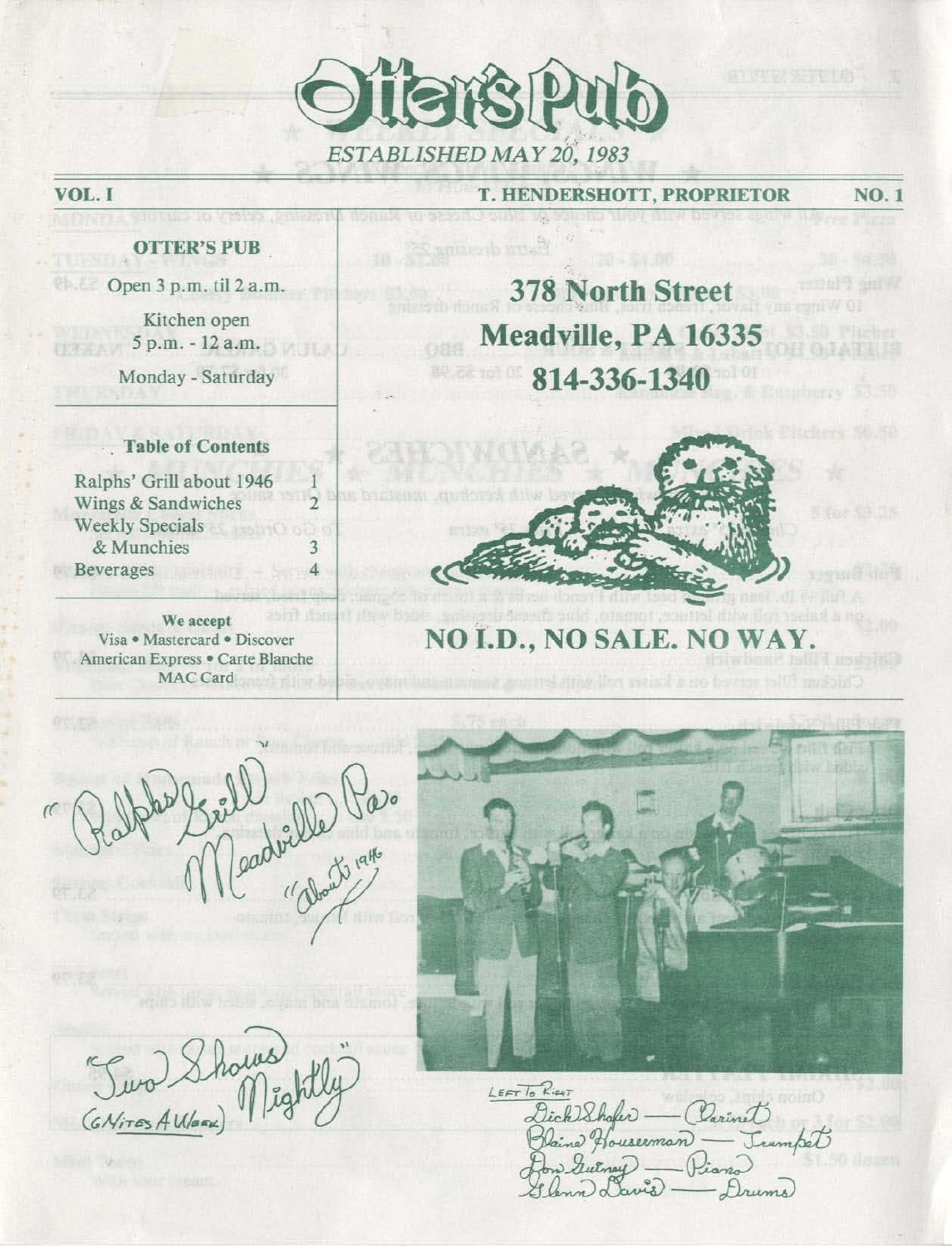|                                                                                                                        |                           | WEEKL                                                                                                    |
|------------------------------------------------------------------------------------------------------------------------|---------------------------|----------------------------------------------------------------------------------------------------------|
|                                                                                                                        |                           |                                                                                                          |
| $\star$ WINGS, WINGS, WINGS $\star$                                                                                    | <b>JOY</b>                | All Specials<br>In F                                                                                     |
| All wings served with your choice of Blue Cheese or Ranch Dressing, celery or carrots                                  |                           | 12 oz. mugs<br><b>MONDAY</b>                                                                             |
| Extra dressing 25°                                                                                                     | <b>BUT &amp; ANTTO</b>    | TUESDAY - WINGS 10 - \$2.00                                                                              |
|                                                                                                                        |                           |                                                                                                          |
| 10 Wings any flavor, french fries, Blue cheese or Ranch dressing                                                       | asgo geriativ             | <b>Cherry Bomber Pitchers \$3.00</b>                                                                     |
| <b>BUFFALO HOT SWEET &amp; SOUR BBQ CAJUN GARLIC NAKED</b>                                                             |                           | WEDNESDAY                                                                                                |
| 10 for \$2.99 20 for \$5.98                                                                                            | 30 for \$7.79             | Miller Genund and Draft<br><b>THURSDAY</b>                                                               |
|                                                                                                                        |                           |                                                                                                          |
| $\star$ SANDWICHES $\star$<br>All sandwiches served with ketchup, mustard and Otter sauce                              | Table of Contoints        | $\star$ MUNCHIES $\star$ MU                                                                              |
| Fries 25 <sup>c</sup> extra<br>Cheese 25° extra                                                                        | To Go Orders 25° extra    | Mozzarella Cheese Sticks<br>Served with pizza sauce                                                      |
| A full 1/3 lb. lean ground beef with French herbs & a touch of cognac, deep fried, served                              |                           | Nachos $-$ our specialty $-$ Served with cheese and<br>Extras 25° each - refried beans, picante sauce, s |
| on a kaiser roll with lettuce, tomato, blue cheese dressing, sided with french fries<br>M. S.JA2 OV, C.LOVI            | Vira e Mazimund v Disoner |                                                                                                          |
| Chicken fillet served on a kaiser roll with lettuce, tomato and mayo, sided with french fries                          |                           | Vegetable Plate - for 2 or more<br>Blue Cheese or Ranch with celery, carrots, radis                      |
| Fish Fillet Sandwich                                                                                                   | \$3.79                    | <b>DIGERET O</b>                                                                                         |
| Fish fillet served on a kaiser roll with homemade tartar sauce, lettuce and tomato,<br>sided with french fries         |                           | With cup of Ranch or Blue Cheese  add \$.25                                                              |
|                                                                                                                        | \$3.79                    | <b>Basket of Homemade French Fries.</b><br>1/2 basket  \$1.50                                            |
| Turkey breast with bacon on a kaiser roll with lettuce, tomato and blue cheese dressing,                               |                           | With bowl of Ranch dressing  add \$.50                                                                   |
| sided with chips                                                                                                       |                           |                                                                                                          |
|                                                                                                                        |                           |                                                                                                          |
| 1/4 lb. lean roast beef and cheddar cheese on a toasted kaiser roll with lettuce, tomato<br>and mayo, sided with chips |                           | <b>Clam Strips</b><br>Served with cocktail sauce                                                         |
|                                                                                                                        |                           |                                                                                                          |
| 1/4 lb. ham and baby swiss on a toasted kaiser roll with lettuce, tomato and mayo, sided with chips                    |                           | Served with tartar sauce and cocktail sauce                                                              |
|                                                                                                                        |                           | Served with tartar sauce and cocktail sauce                                                              |
| <b>SHRIMP PLATTER</b>                                                                                                  | \$4.95                    |                                                                                                          |
| Onion chips, coleslaw                                                                                                  |                           |                                                                                                          |
|                                                                                                                        |                           |                                                                                                          |
| Communistication (2000)                                                                                                |                           | Mini Tacos                                                                                               |
|                                                                                                                        |                           | With sour cream.                                                                                         |

*OTTER'S PUB* 3

|                                                                                                                                                                                                                                      | WEEKLY SPECIALS $\star$                                                                                                       |                    |                                                |                   |
|--------------------------------------------------------------------------------------------------------------------------------------------------------------------------------------------------------------------------------------|-------------------------------------------------------------------------------------------------------------------------------|--------------------|------------------------------------------------|-------------------|
|                                                                                                                                                                                                                                      | All Specials 9 p.m. - midnight<br>In House Only                                                                               |                    |                                                |                   |
| <b>MONDAY</b>                                                                                                                                                                                                                        | 80 oz. pitchers $-12$ oz. mugs<br>10 oz. glasses                                                                              |                    |                                                | <b>Free Pizza</b> |
| <b>TUESDAY - WINGS</b>                                                                                                                                                                                                               | $10 - $2.00$ $30 - $4.00$                                                                                                     |                    |                                                | $30 - $4.50$      |
| <b>Cherry Bomber Pitchers \$3.00 Blue Bomber Pitchers \$3.00</b>                                                                                                                                                                     |                                                                                                                               |                    |                                                |                   |
| WEDNESDAY                                                                                                                                                                                                                            | Coors Light \$3.50 Pitcher                                                                                                    |                    |                                                |                   |
|                                                                                                                                                                                                                                      |                                                                                                                               |                    | <b>Killian's &amp; Labatt's \$4.50 Pitcher</b> |                   |
| <b>NETCL</b> GRUDDELL TO THE                                                                                                                                                                                                         |                                                                                                                               |                    |                                                |                   |
| FRIDAY & SATURDAY Mixed Drink Pitchers \$6.50                                                                                                                                                                                        |                                                                                                                               |                    |                                                |                   |
|                                                                                                                                                                                                                                      |                                                                                                                               |                    |                                                |                   |
| $\star$ MUNCHIES $\star$ MUNCHIES $\star$ MUNCHIES $\star$                                                                                                                                                                           |                                                                                                                               |                    |                                                |                   |
|                                                                                                                                                                                                                                      |                                                                                                                               |                    |                                                |                   |
| Served with pizza sauce                                                                                                                                                                                                              | Tom & Cheryl are not married.                                                                                                 |                    | <b>Miller Genuine Draft</b>                    |                   |
| Nachos - our specialty - Served with cheese and hot peppers<br>Extras 25° each - refried beans, picante sauce, sour cream                                                                                                            |                                                                                                                               |                    | Miller Amber Ale                               | \$2.25            |
|                                                                                                                                                                                                                                      | Shelf & hanan are touter<br>IN THE WELFARE THE TABLES.                                                                        |                    | 2000                                           | \$2.00            |
| Vegetable Plate $-$ for 2 or more<br>Blue Cheese or Ranch with celery, carrots, radishes and green peppers                                                                                                                           |                                                                                                                               |                    | MAG.<br>Stron's                                |                   |
| Pepperoni Balls <b>Samually SECULE SECULE SECULE SECURE SECURE SECURE SECURE SECURE SECURE SECURE SECURE SECURE SECURE SECURE SECURE SECURE SECURE SECURE SECURE SECURE SECURE SECURE SECURE SECURE SECURE SECURE SECURE SECURE </b> |                                                                                                                               |                    |                                                |                   |
| With cup of Ranch or Blue Cheese  add \$.25                                                                                                                                                                                          |                                                                                                                               |                    | <b>SITTL</b>                                   |                   |
|                                                                                                                                                                                                                                      |                                                                                                                               |                    |                                                | \$3.00            |
| With bowl of Ranch dressing  add \$.50                                                                                                                                                                                               | $\frac{1}{2}$ basket  \$1.50                                                                                                  |                    |                                                |                   |
| Seasoned Fries States of the Seasoned Fries States of the States of States of States of States of States of States of States of States of States of States of States of States of States of States of States of States of Stat       |                                                                                                                               |                    |                                                |                   |
| Shrimp Cocktail S4.00                                                                                                                                                                                                                |                                                                                                                               |                    |                                                |                   |
| Clam Strips S1.75                                                                                                                                                                                                                    |                                                                                                                               |                    |                                                |                   |
| Served with cocktail sauce                                                                                                                                                                                                           |                                                                                                                               | Tieineken          |                                                |                   |
|                                                                                                                                                                                                                                      |                                                                                                                               | <b>CONSERVANCE</b> |                                                |                   |
| Calamari<br>S3.00<br>Served with tartar sauce and cocktail sauce                                                                                                                                                                     |                                                                                                                               | <b>Buono</b>       |                                                |                   |
| Smelts.                                                                                                                                                                                                                              | $\frac{1}{2}$ such that is a set of the set of the set of the set of the set of the set of $\frac{1}{2}$ set of $\frac{1}{2}$ |                    |                                                |                   |
| Served with tartar sauce and cocktail sauce                                                                                                                                                                                          |                                                                                                                               | <b>LanisinO</b>    |                                                |                   |
| her big object and                                                                                                                                                                                                                   |                                                                                                                               |                    |                                                |                   |
| Mini-Jalapeno Poppers (1993) 8.75 each or 3 for \$2.00                                                                                                                                                                               |                                                                                                                               |                    |                                                |                   |
|                                                                                                                                                                                                                                      |                                                                                                                               |                    |                                                |                   |
| With sour cream.                                                                                                                                                                                                                     |                                                                                                                               |                    | <b>ATTESTAM</b>                                |                   |